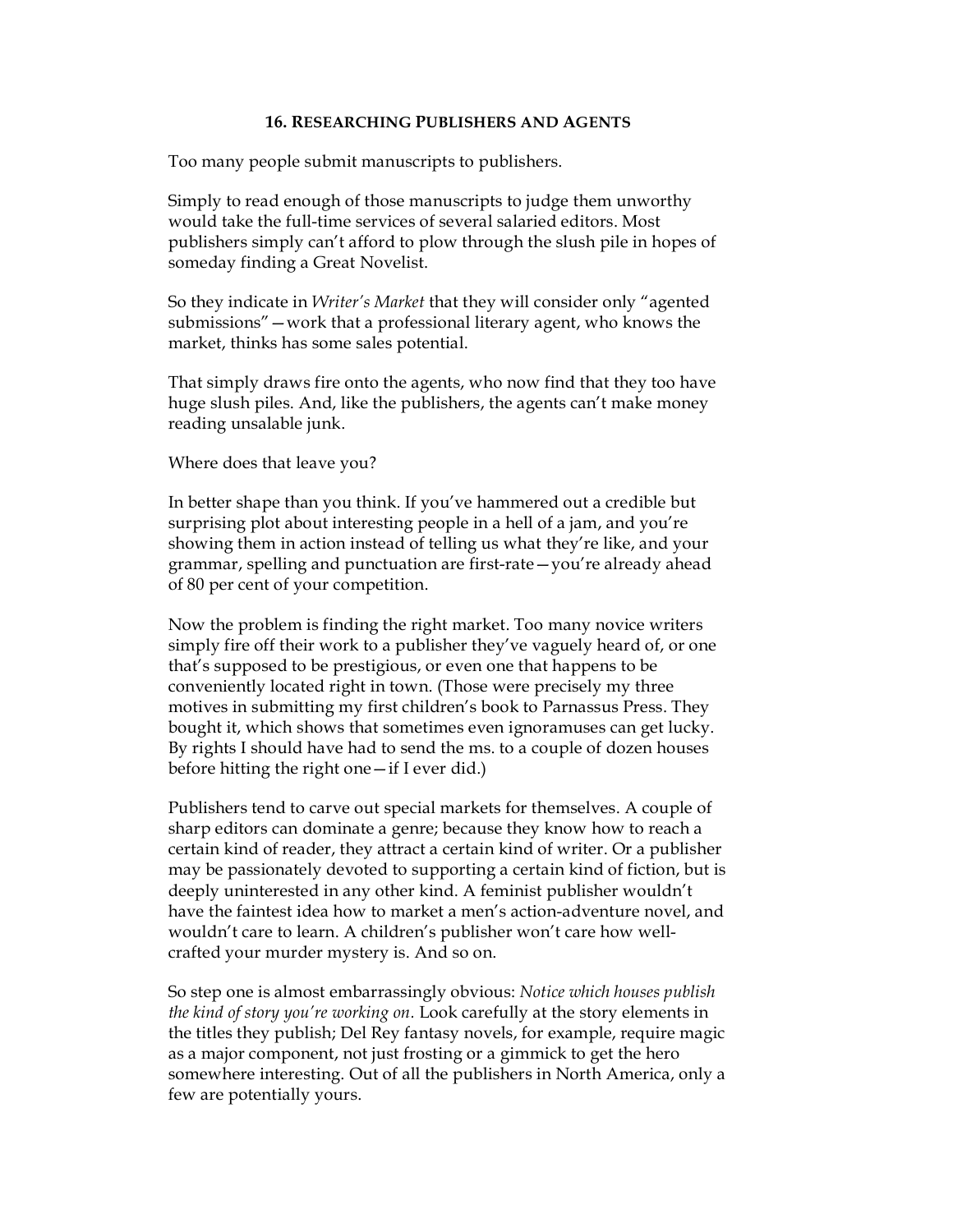Then consult those potential publishers' entries in *Writer's Market* and see what they have to say about their own needs and who their editors are in specific genres. You may learn that your work in progress is too long, or too short, or needs some particular quality like a heroine aged over 35. You may also learn how long it takes them to respond to queries and submissions. Don't take those statements as legally binding promises; responses almost always take far longer, especially for unagented submissions.

*Writer's Market* also lists publishers by the genres they publish. This list can lead you to houses you're not familiar with, but don't just rush your ms. off to some publisher in Podunk. Check out the entries of these houses also, and also track down some of their recent titles in your genre. If they strike you as dreadful garbage, avoid them. Better to stay unpublished than to be trapped with a bad publisher.

Another useful source of research information is the publishing trade press. *Quill and Quire* in Canada, and *Publisher's Weekly* in the US, are much more up-to-date than any annual can be. So if the top horror editor in New York has just moved to a new publisher, or a publisher is starting a new line of romance novels aimed at Asian women, you may adjust your marketing strategy accordingly. Magazines like *The Writer* and *Writer's Digest* supply similar market news.

If every possible publisher warns you off with "No unagented submissions," you then have to go through a similar process with literary agents. You should be able to find an annually updated list of agents in your local library or the reference section of a good bookstore. Some agents, like Scott Meredith and Richard Curtis, have even written books themselves about the publishing business; these are worth reading.

As a general rule, you probably need an agent in the city where most of your publishers are. That, as a general rule, means New York City. You also need an agent who knows the market for your particular genre, so your work will go as promptly as possible to the most likely markets. (Some agents may submit a work in multiple copies to all potential publishers; this can really speed up the process.)

But also bear in mind that the phone and fax can put almost anyone in close touch with the New York market, so an agent in Chicago or Los Angeles or Miami may be quite as effective as somebody in Manhattan and may also be familiar with regional publishers.

Consider whether you want a big agent with scores or hundreds of clients, or a small outfit. The big agent may have clout but little stake in promoting you; the small agent may work hard for you, but lack entree to some editors. Talk to published writers, if possible, about their experiences with agents; sometimes a sympathetic author can suggest a good one.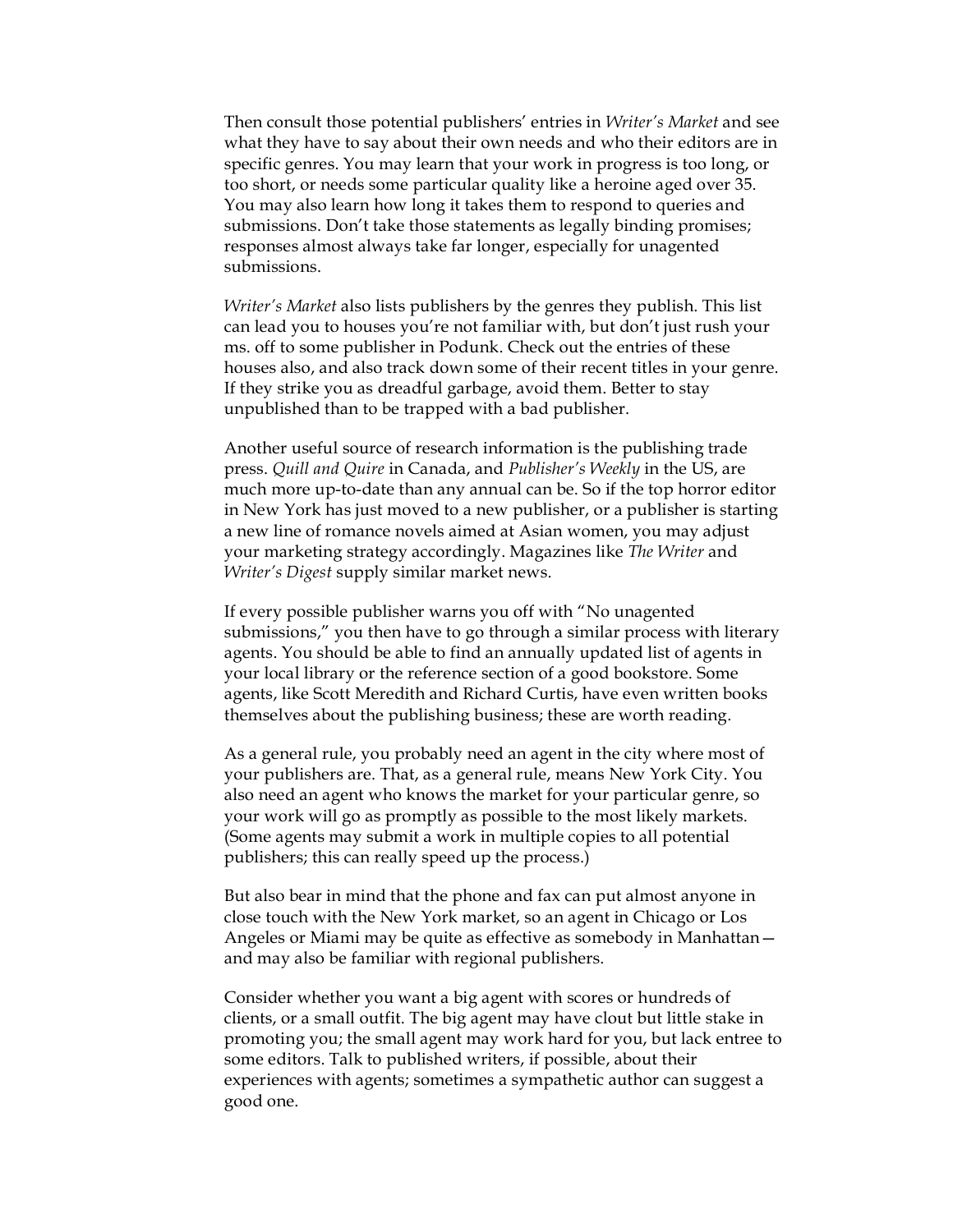No agent, however good, can sell your work to an editor who doesn't want to buy it. What the agent offers the editor is a reasonably trustworthy opinion about the marketability of a particular manuscript. It's in the agent's interest to deal only in work with serious sales potential, and to get it quickly into the hands of its most likely buyers.

You may therefore have to query a number of agents before you find one who's willing to take you on. And you may find that some highly reputable agents won't look at your stuff unless you pay them to.

This is not (always) a racket. If you agree to the agent's terms, the reading may give you a very frank response. Sometimes you'll get a detailed critique that may devastate your ego but teach you just what you need to learn. In many cases the agent will waive the reading fee if he feels you're a commercial possibility and you're willing to sign on as one of his clients. That should be an encouraging offer indeed.

Sometimes an agent will take you on but strongly suggest certain kinds of revisions, or even that you tackle a completely different kind of story. Listen carefully; you're getting advice from someone who knows the market and wants to share in your prosperity. At least one of my novels greatly profited from the advice of an agent who thought my proposed ending was a disaster.

Your agreement with an agent may take the form of a detailed contract, or a simple agreement over the phone, or something in between. Be sure you understand and accept the terms your agent requires: Ten per cent of what he makes you, or 15? Deductions for photocopying, postage and phone bills? Control over all your writing, or just your fiction output?

Once you have an agent, don't be a pest. When he's got something to report, he'll let you know. If *you've* got something to report, like the completion of the manuscript or an idea for turning it into a series, let the agent know. Otherwise, stay off the phone and stick to your writing.

In some cases, of course, you may find you've sold a novel on your own hook and then decide to go looking for an agent. Under these happy circumstances you should find it fairly easy to get an agent's interest. If the publisher's already offered you a contract (and you haven't signed yet), the agent may be willing to take you on and then bargain a better deal for you.

But you'll probably do all right even if you negotiate that first contract on your own. Most publishers are honorable and decent people; sometimes their integrity is positively intimidating. Even if they weren't honorable, your first book is likely to make so little money that it wouldn't be worth it to rob you.